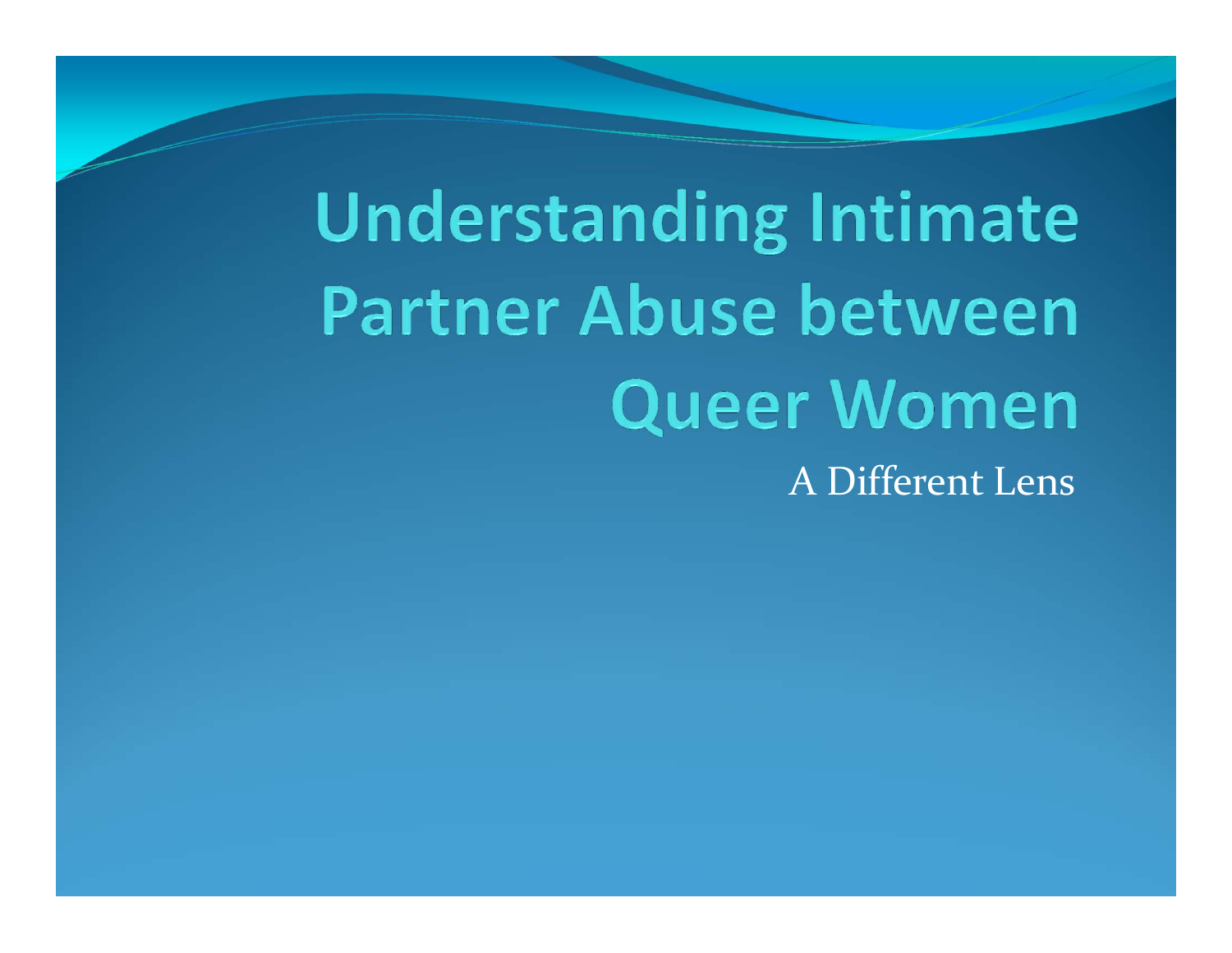# Myths About Abuse in Queer Women's Relationships

- The "butch" is usually the abuser. There is always <sup>a</sup> butch and <sup>a</sup> femme.
- It's not really abuse because the partners are of equal physical size and strength.
- Women aren't really violent.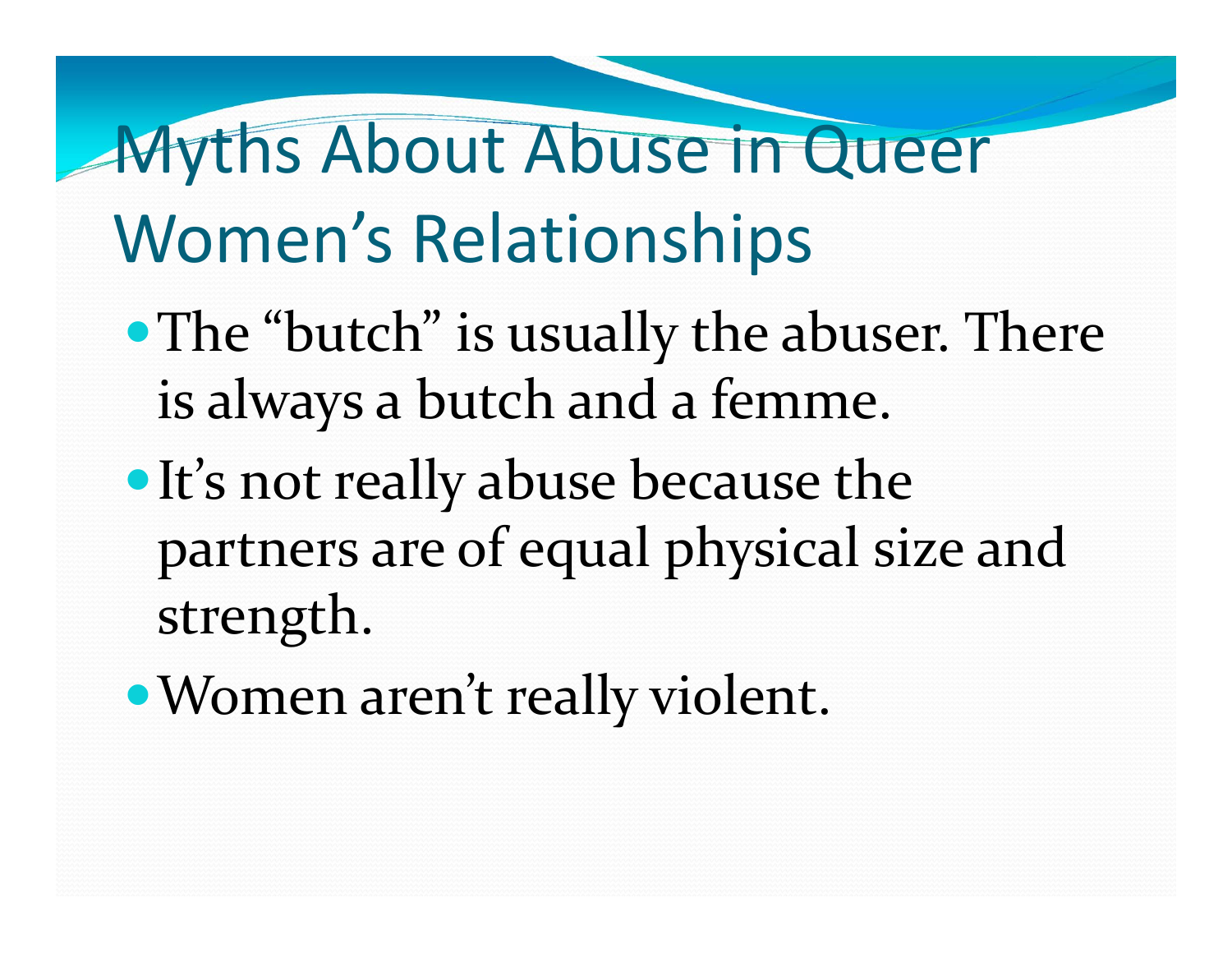## The Context of Abuse in Queer Women's Relationships

- Queer women don't want to talk about abuse.
- Queer women have difficulty recognizing abuse.
- Fear of isolation from their community
- Fear of further stigmatizing the community.
- Fear of OUTING.
- More likely to happen in first relationship.
- Less likely NOT to repor<sup>t</sup> for fear of confronting homophobia and heterosexism.
- Power dynamic shifting.
- Less likely to be lethal.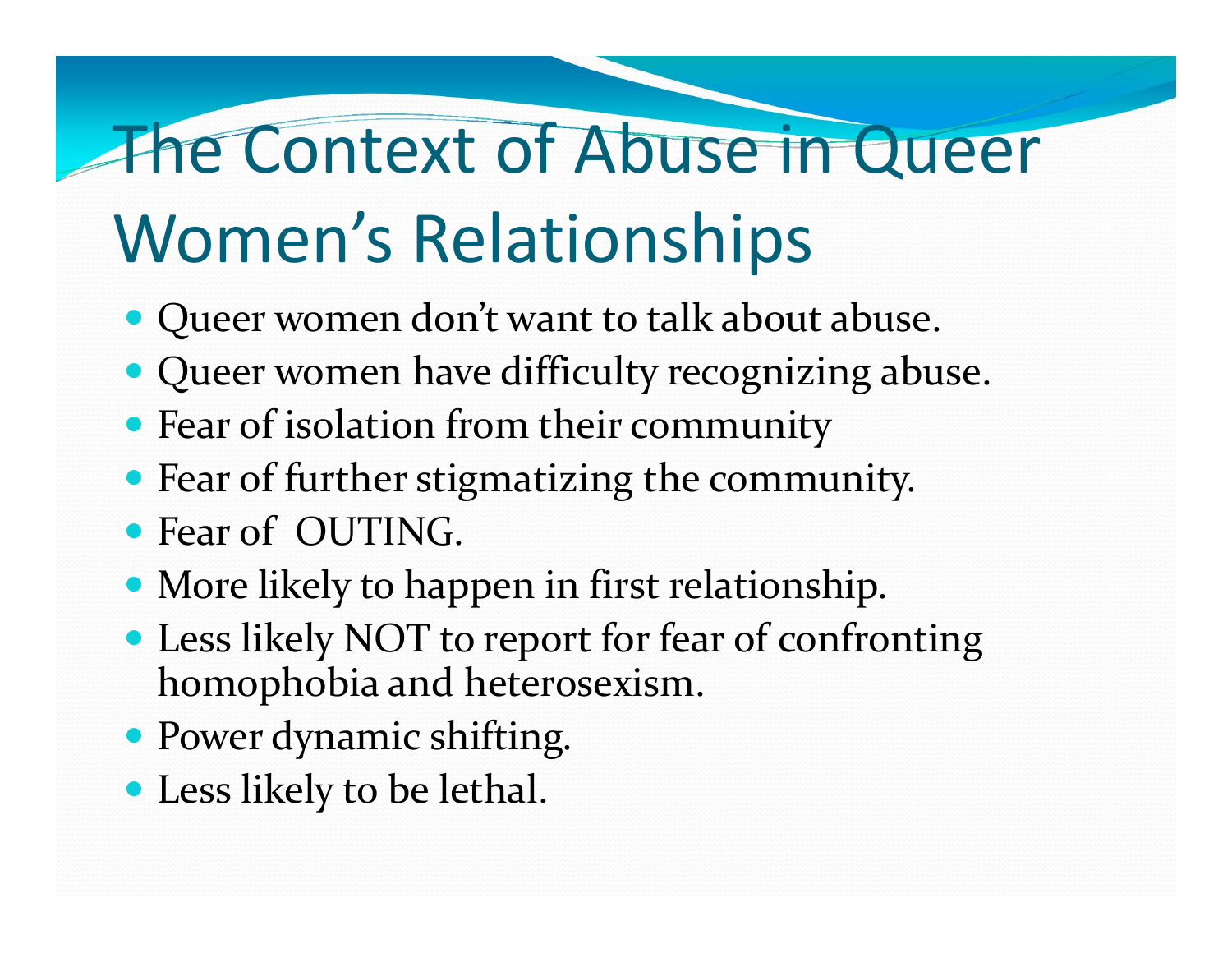# Examining Abuse in Queer Women's Relationships

- Needs assessment survey conducted. 225 responses from pride festivals in Ontario, online and Michigan Women's Music Festival.
- 65% identified as lesbian, 25% bi-sexual. Others distributed between heterosexual, queer, non‐ identified.
- 31% identified as having children.
- 42% identified as having been in an abusive same-sex relationship, 11% were unsure, 47% said now.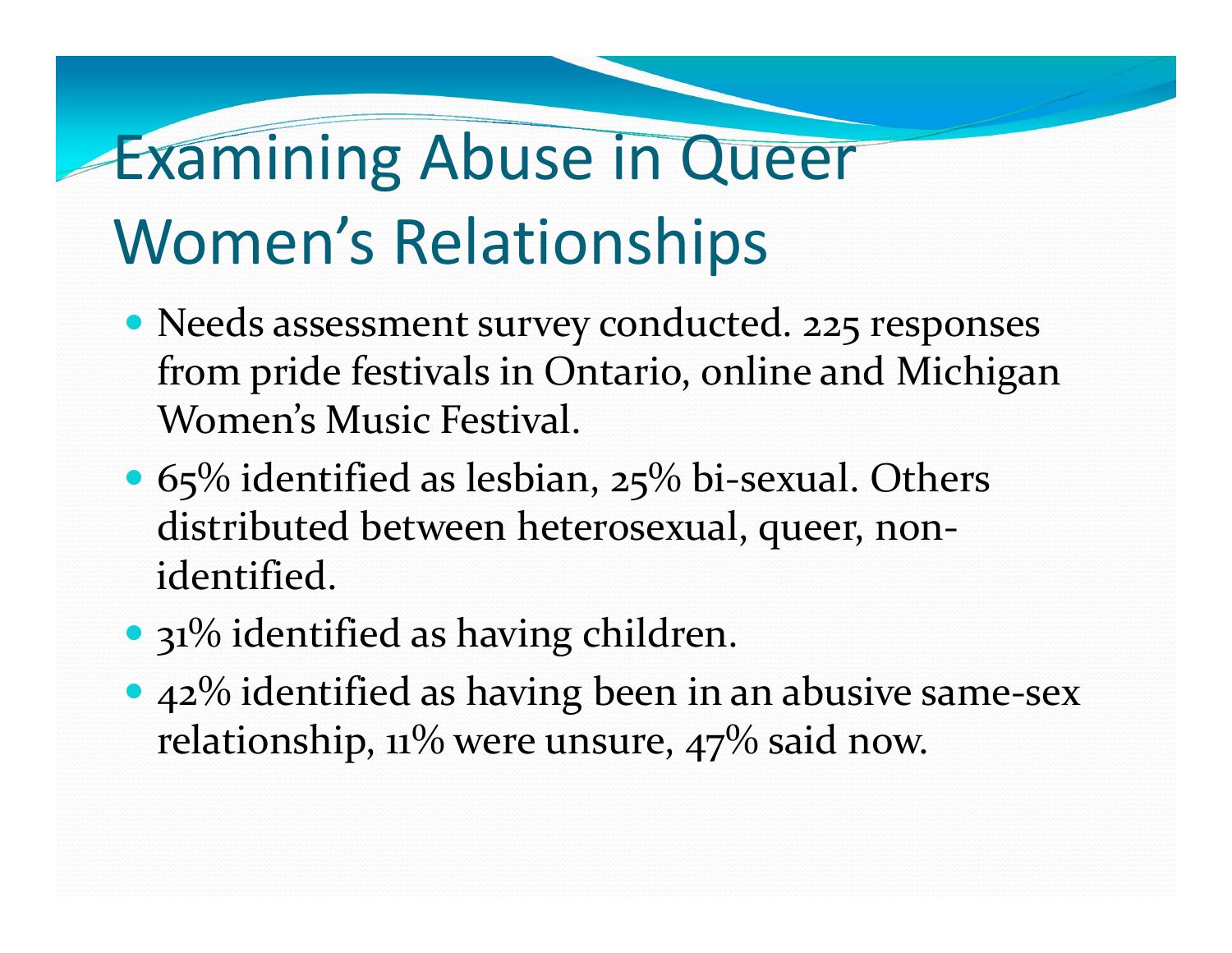# Abuse Experienced

- Physical Abuse: 26%
- Emotional/Psychological Abuse: 42%
- Sexual Abuse: 15%
- Financial Abuse: 12%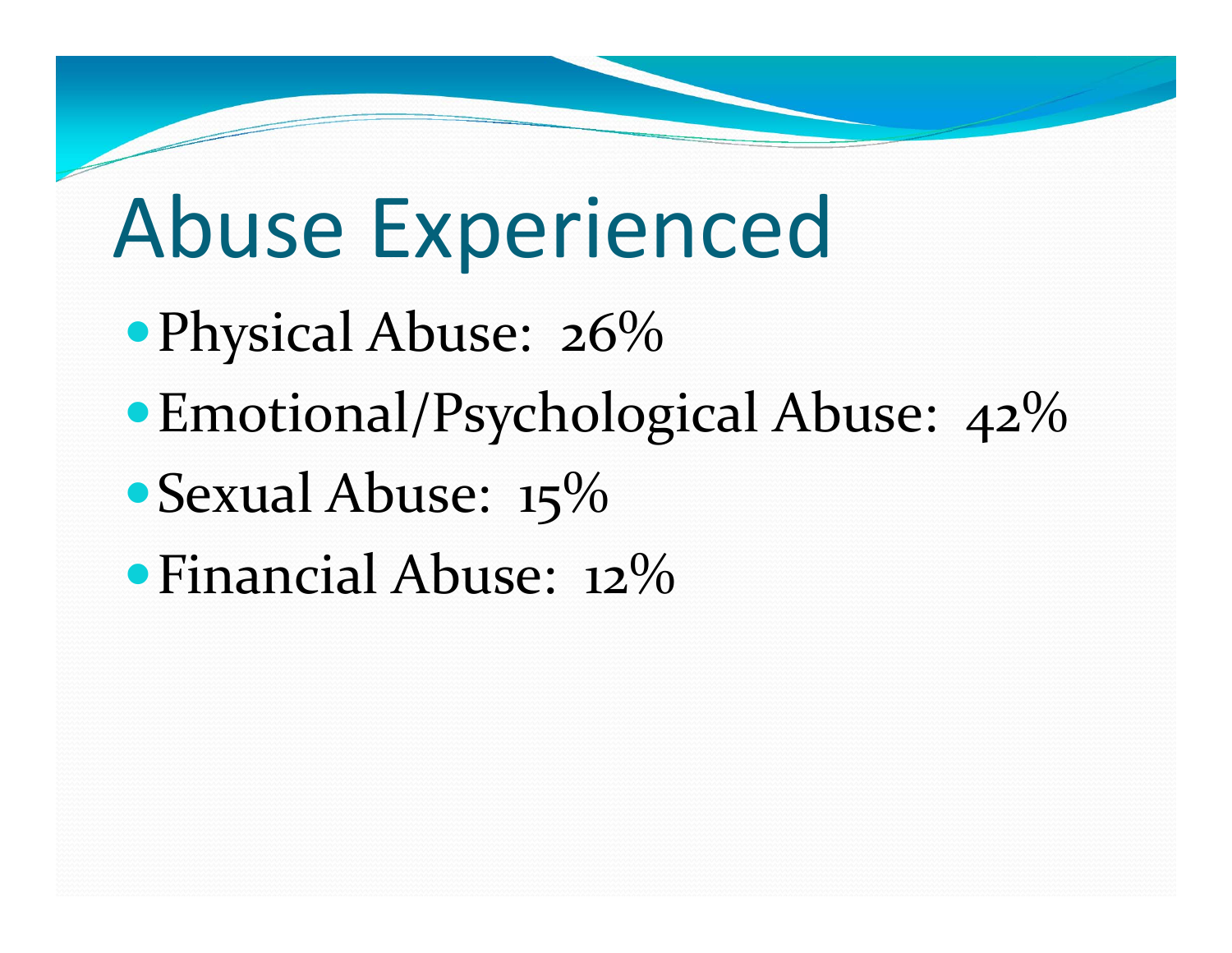# Admission of Abuse of Others Physical: 14% Emotional: 13% Sexual: 3% Financial: 1%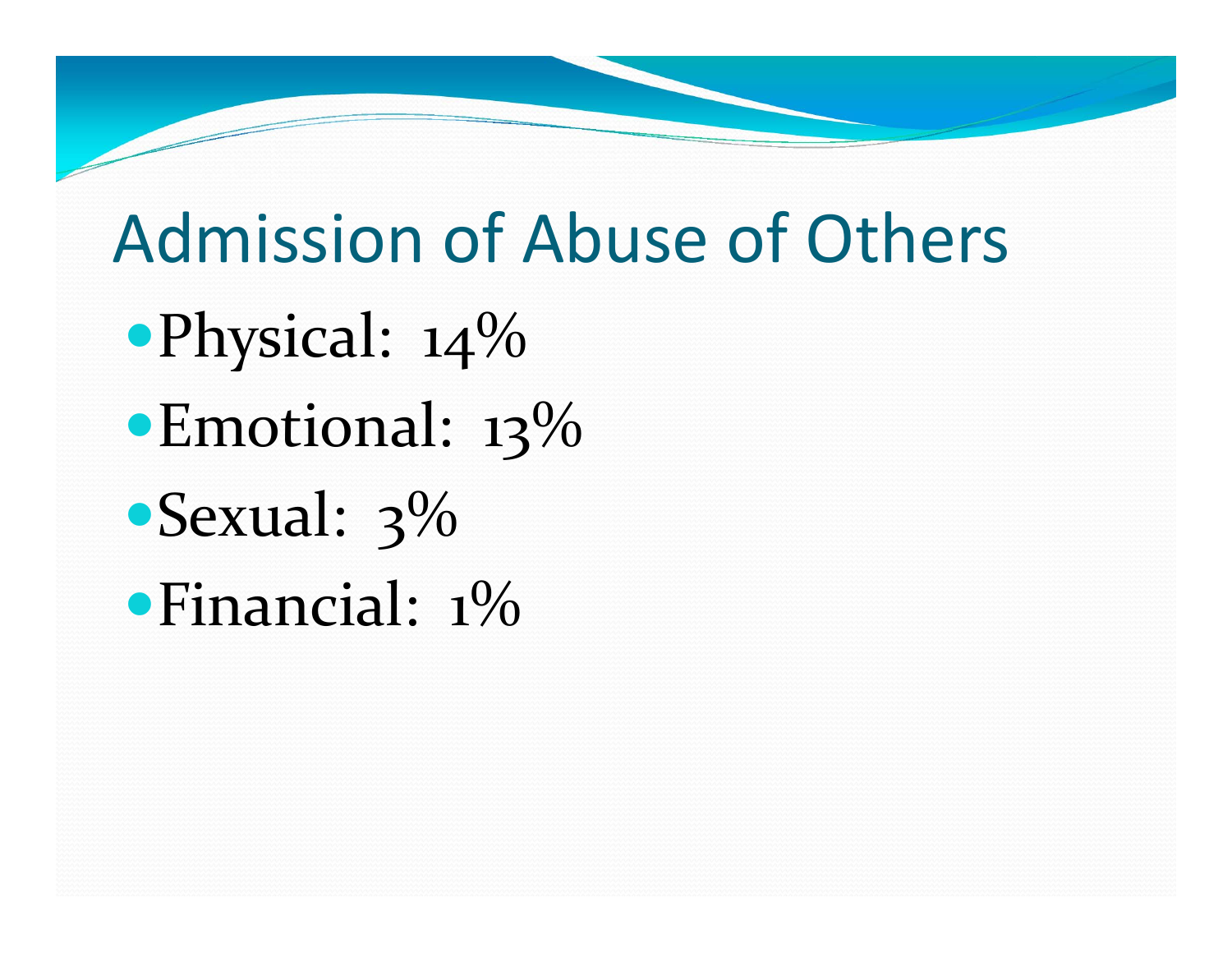# Seeking support for abuse.

- 33% asked for help, 67% did not.
- 59% turned to friends
- 31% to medical professionals
- 53% counsellors
- 24% family
- 14% Police
- $\bullet$  17% support groups
- 8% help lines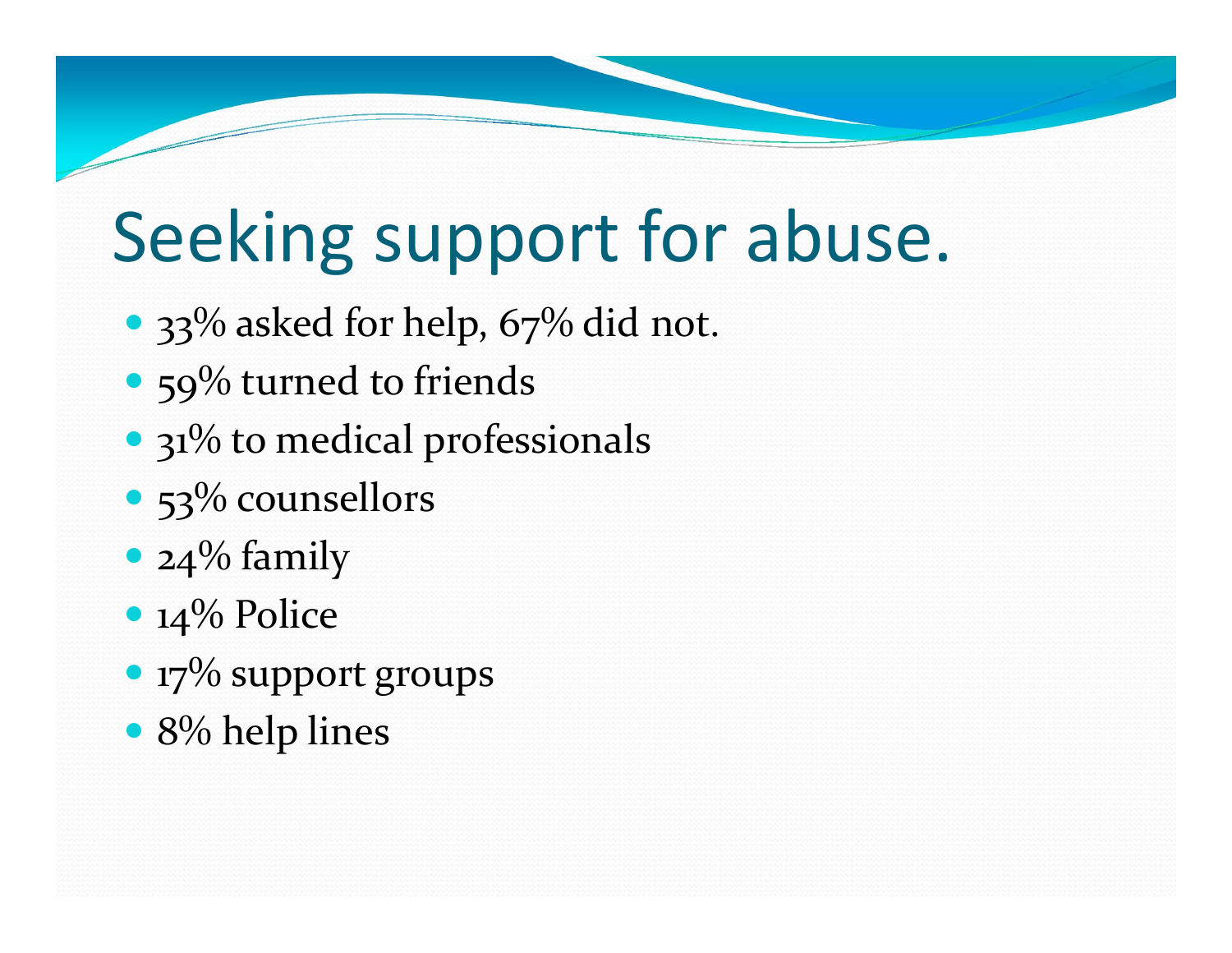#### Dismantling the Heteronormative Approach to IPA

- Feminist theory that uses gender‐based oppression to explain violence against women is not the lens we need to use for queer women.
- What does the current education system teach our professionals about abuse in queer women's relationships?
- Current systems and institutions can further marginalize queer women.
- Law enforcement training related to IPA and queer women is inadequate.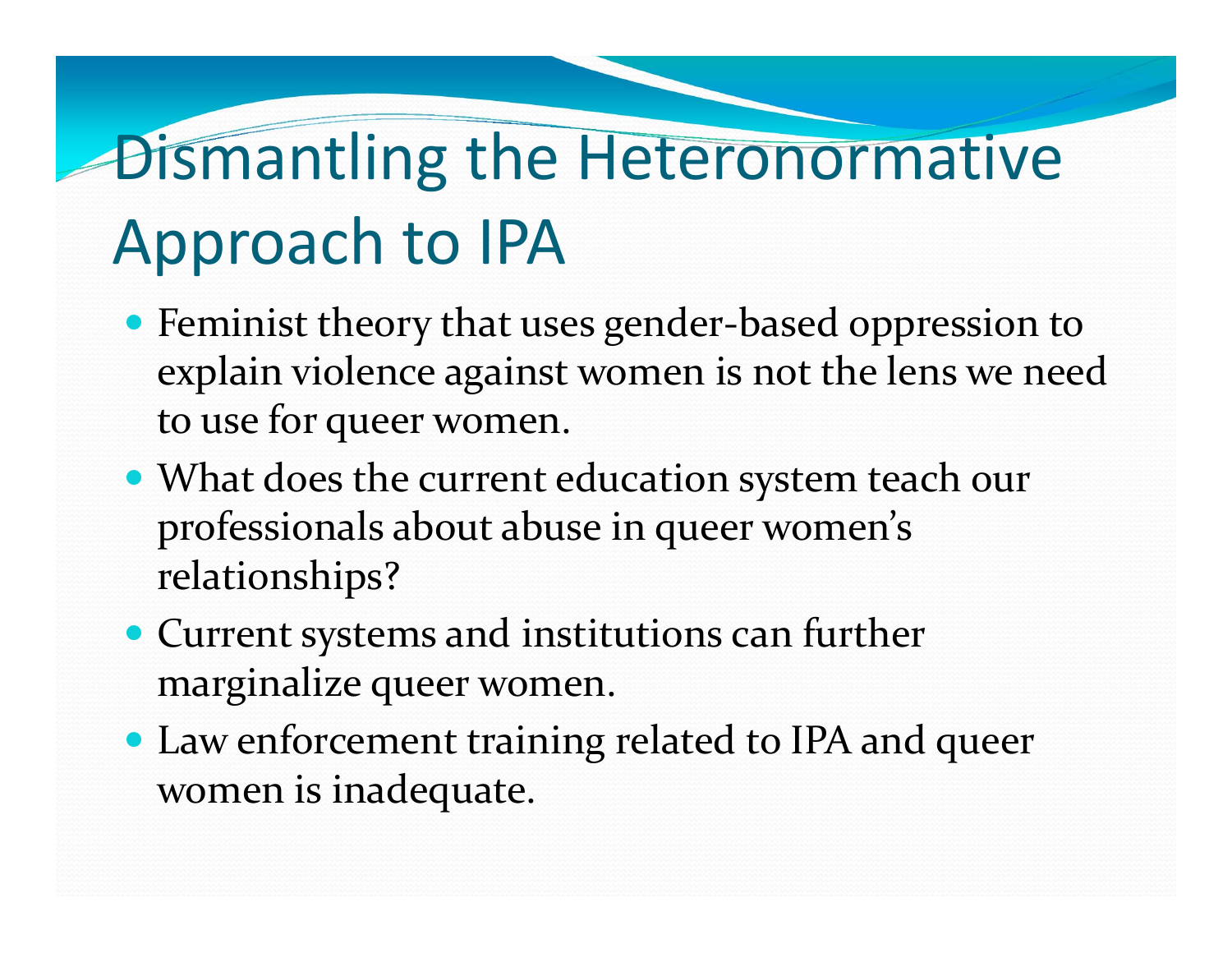### What do we need to do differently?

- How does internalized homophobia create two victims?
- Shifting the woman as victim/survivor NOT perpetrator mentality.
- Victim only mandates.
- Power shifting versus self-defence.
- Leaving relationship is necessarily the end goal.
- Who should do the work?
- Queering your existing services.